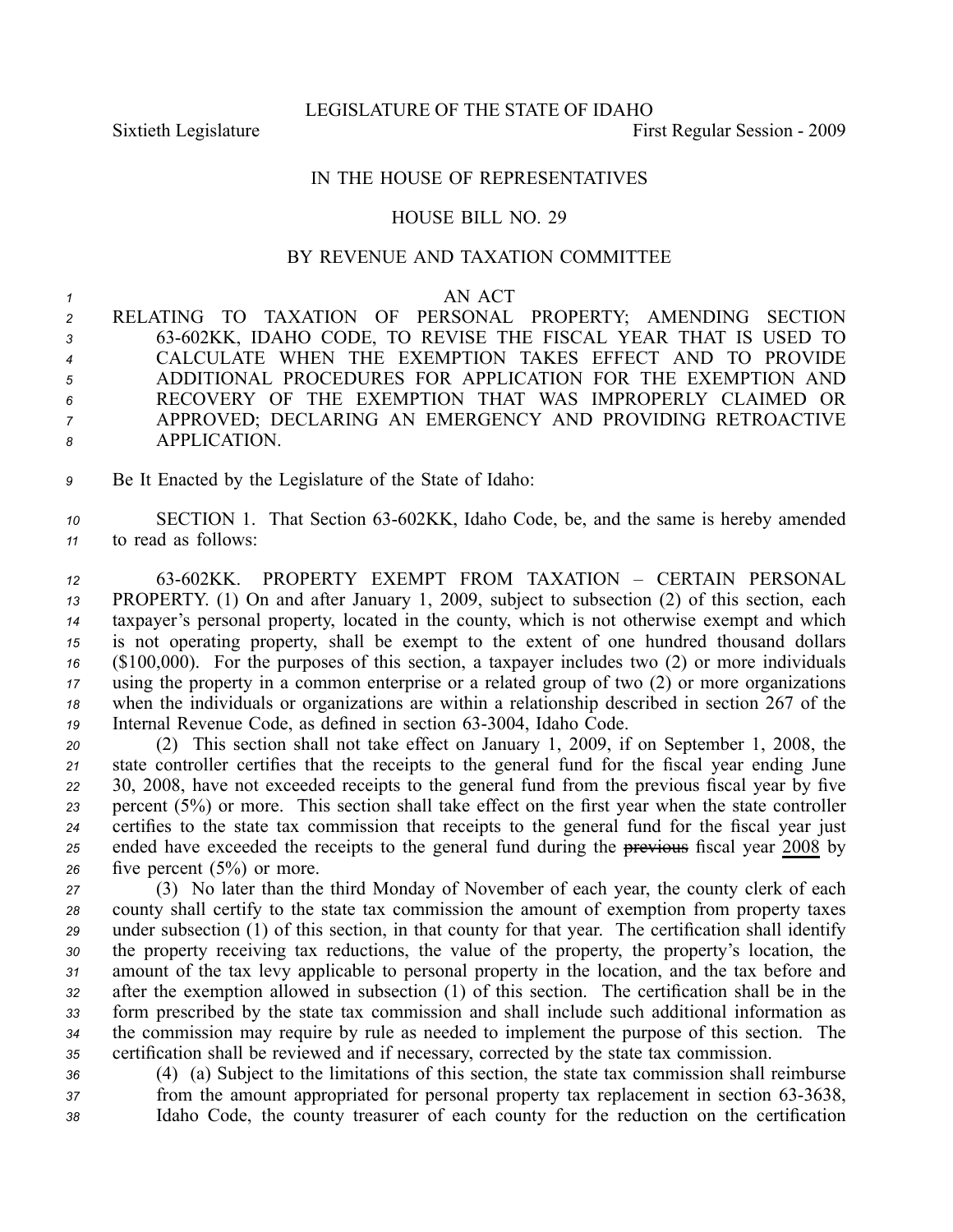provided in subsection (3) of this section. The county treasurer shall reimburse from the amount received to each taxing district within the county an amount in proportion to the amount of reduction shown on the certification in subsection (3) of this section as corrected. The amount that would otherwise be attributable to tax revenues derived from tax levies on taxable personal property within an existing revenue allocation area as defined in section 502903(15), Idaho Code, on or before January 1, 2009, shall be paid directly by the county treasurer to such public body or agency entitled therein in accordance with the formula for such distribution set forth in section 502908, Idaho *<sup>9</sup>* Code.

- *<sup>10</sup>* (b) The state tax commission shall pay onehalf (1/2) of the reimbursement provided *<sup>11</sup>* in this section no later than December 20 of each year, and the second onehalf (1/2) *<sup>12</sup>* shall be paid by no later than June 20 of the following year. The money received *<sup>13</sup>* by the county tax collector under the provisions of this section may be considered by *<sup>14</sup>* counties and other taxing districts and budgeted against at the same time, and in the same *<sup>15</sup>* manner, and in the same year as revenues from taxation. The total amount paid to the *<sup>16</sup>* county treasurers shall not exceed the amount certified to the state tax commission under *<sup>17</sup>* subsection (3) of this section.
- *18* (c) For purposes of the limitation provided by section 63-802, Idaho Code, moneys *19* received from distributions pursuant to section 63-3638, Idaho Code, as property tax *<sup>20</sup>* replacement for the taxable value of property exemp<sup>t</sup> from taxation pursuan<sup>t</sup> to this *<sup>21</sup>* section shall be treated as property tax revenues.

*<sup>22</sup>* (5) Nothing contained in this section shall affect the taxation of forest lands or forest *<sup>23</sup>* products pursuan<sup>t</sup> to chapter 17, title 63, Idaho Code, or the taxation of the net profits of mines *<sup>24</sup>* pursuan<sup>t</sup> to chapter 28, title 63, Idaho Code.

*<sup>25</sup>* (6) A taxpayer need only make application for the exemption in this section once, as *<sup>26</sup>* long as all of the following conditions are met:

 (a) The taxpayer has received the exemption during the previous year as <sup>a</sup> result of him making <sup>a</sup> valid application as defined in this section. (b) The amount of the exemption allowed by this section is more than the maximum value of personal property owned by the taxpayer. (c) The taxpayer has not made purchases of personal property that would cause the aggregate value of the personal property owned by the taxpayer to exceed the maximum amount allowed as an exemption by this section. (d) For every year the taxpayer claims the exemption, he shall sign an affidavit on <sup>a</sup> form

*<sup>35</sup>* provided by the assessor, reciting the averments set forth in this section. A false claim *<sup>36</sup>* set in an affidavit shall subject the taxpayer to <sup>a</sup> fine not in excess of ten thousand dollars *<sup>37</sup>* (\$10,000) in addition to other penalties set forth in this chapter.

- *<sup>38</sup>* (7) Recovery of property tax exemptions allowed by this section but improperly claimed *<sup>39</sup>* or approved:
- *<sup>40</sup>* (a) Upon discovery of evidence, facts or circumstances indicating any exemption *<sup>41</sup>* allowed by this section was improperly claimed or approved, the county assessor shall *<sup>42</sup>* decide whether the exemption claimed should have been allowed and if not, notify the *<sup>43</sup>* taxpayer in writing, assess <sup>a</sup> recovery of property tax and notify the county treasurer of *<sup>44</sup>* this assessment. If the county assessor determines that an exemption was improperly *<sup>45</sup>* approved as <sup>a</sup> result of county error, the county assessor shall presen<sup>t</sup> the discovered *<sup>46</sup>* evidence, facts or circumstances from the improperly approved exemption, to the board of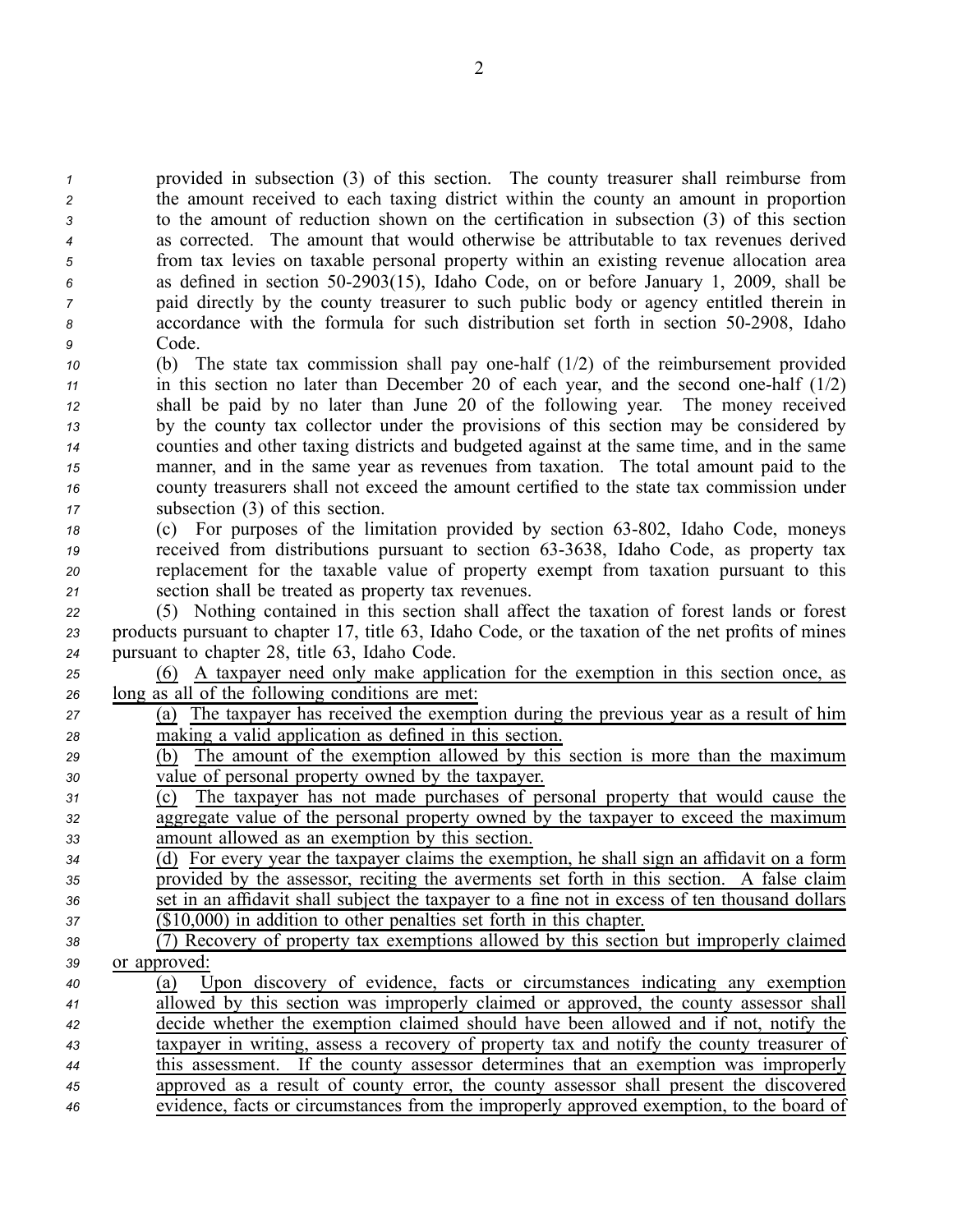| 1  | county commissioners, at which time the board may waive a recovery of the property tax           |
|----|--------------------------------------------------------------------------------------------------|
| 2  | and notify such taxpayer in writing.                                                             |
| 3  | When information indicating that an improper claim for the exemption allowed<br>(b)              |
| 4  | by this section is discovered by the state tax commission, the state tax commission              |
| 5  | disclose this information to the appropriate county assessor, board of county<br>may             |
| 6  | commissioners and county treasurer. Information disclosed to county officials by the             |
| 7  | state tax commission under this subsection may be used to decide the validity of any             |
| 8  | entitlement to the exemption provided in this section and is not otherwise subject to            |
| 9  | public disclosure pursuant to chapter 3, title 9, Idaho Code.                                    |
| 10 | The assessment and collection of the recovery of property tax must begin within<br>(c)           |
| 11 | the seven (7) year period beginning on the date the assessment notice reflecting the             |
| 12 | improperly claimed or approved exemption was required to be mailed to the taxpayer.              |
| 13 | The taxpayer may appeal to the board of county commissioners the decision by the<br>(d)          |
| 14 | county assessor to assess the recovery of property tax within thirty (30) days of the date       |
| 15 | the county assessor sent the notice to the taxpayer pursuant to this section. The board          |
| 16 | may waive the collection of all or part of any costs, late charges and interest, in order to     |
| 17 | facilitate the collection of the recovery of the property tax, except in the case of fraud.      |
| 18 | (e) For purposes of calculating the tax, the amount of the recovered property tax shall be       |
| 19 | for each year the exemption allowed by this section was improperly claimed or approved,          |
| 20 | up to a maximum of seven (7) years. The amount of the recovery of property tax shall be          |
| 21 | calculated using the product of the amount of exempted value for each year multiplied by         |
| 22 | the levy for that year plus costs, late charges and interest for each year at the rates equal    |
| 23 | to those provided for delinquent property taxes during that year. In cases of fraud, the         |
| 24 | fine set forth in subsection $(6)(d)$ shall be assessed for each annual affidavit filed.         |
| 25 | Any recovery of property tax shall be due and payable no later than the date provided<br>(f)     |
| 26 | for property taxes in section 63-903, Idaho Code, and if not timely paid, late charges           |
| 27 | and interest, beginning the first day of January in the year following the year the county       |
| 28 | assessor sent the notice to the taxpayer pursuant to this section, shall be calculated at the    |
| 29 | current rate provided for property taxes.                                                        |
| 30 | Recovered property taxes shall be billed, collected and distributed in the same<br>(g)           |
| 31 | manner as property taxes, except each taxing district or unit shall be notified of the           |
| 32 | amount of any recovered property taxes included in any distribution.                             |
| 33 | Thirty (30) days after the taxpayer is notified, as provided in subsection (7)(a) of this<br>(h) |
| 34 | section, the assessor shall record a notice of intent to attach a lien. Upon the payment         |
| 35 | in full of such recovered property taxes prior to the attachment of the lien as provided         |
| 36 | in subsection $(7)(i)$ of this section, or upon the successful appeal by the taxpayer, the       |
| 37 | county assessor shall record a rescission of the intent to attach a lien within seven (7)        |
| 38 | business days of receiving such payment or within seven (7) business days of the county          |
| 39 | commissioners' decision granting the appeal. If the real property is sold to a bona fide         |
| 40 | purchaser for value, prior to the recording of the notice of the intent to attach a lien, the    |
| 41 | county assessor and treasurer shall cease the recovery of such unpaid recovered property         |
| 42 | tax.                                                                                             |
| 43 | (i) Any unpaid recovered property taxes shall become a lien upon the taxpayer's personal         |
| 44 | property in the same manner as provided for property taxes in section 63-206, Idaho              |
| 45 | Code, except such lien shall attach as of the first day of January in the year following the     |
| 46 | year the county assessor sent the notice to the taxpayer pursuant to this section.               |

3